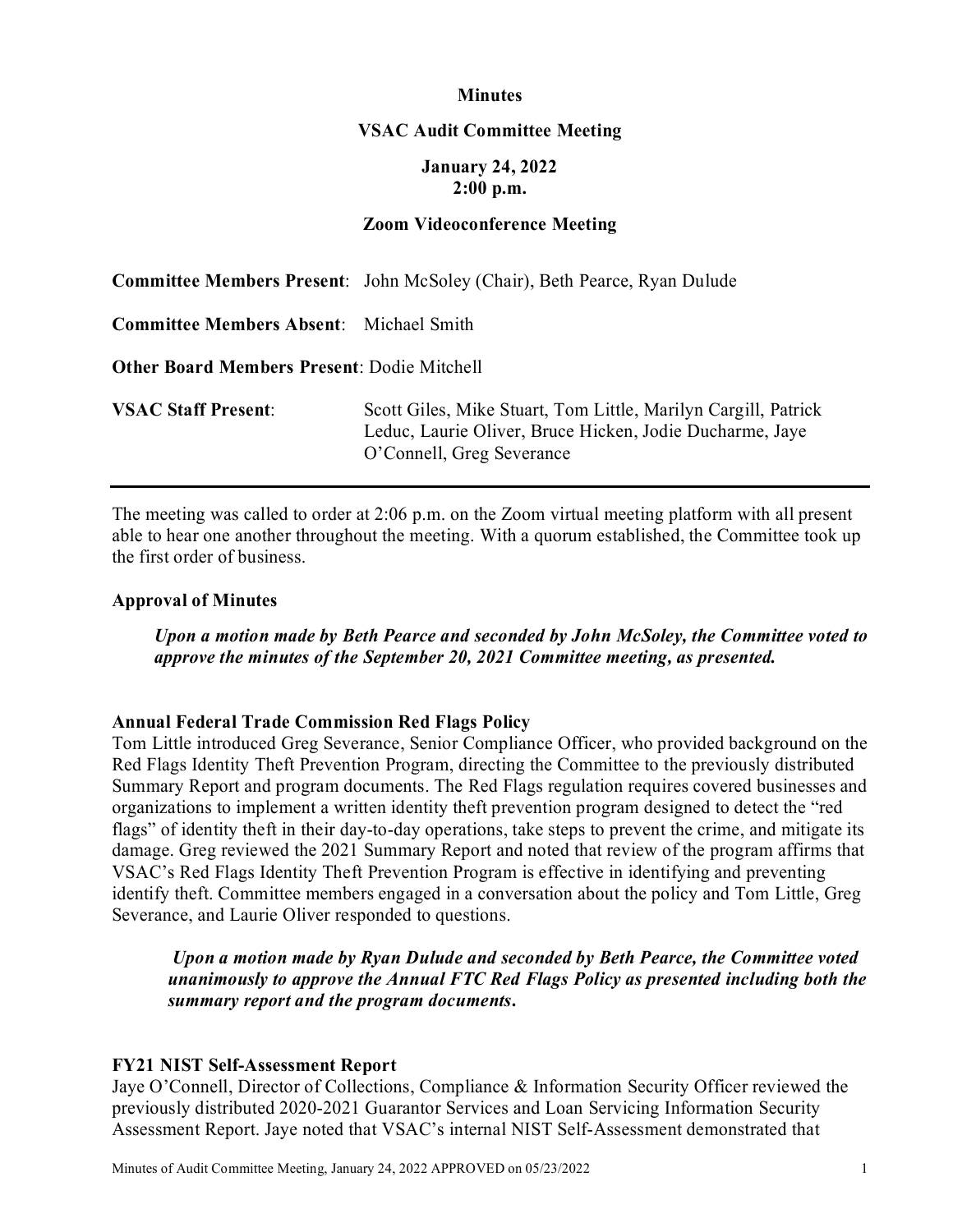VSAC's NIST compliant security policies, procedures, and controls are in place, effective, and operating as intended. Jaye pointed out that VSAC was able to leverage the existing NIST information security framework in the work that was done to comply with NY Cybersecurity requirements. Gaps identified from requirements in NY Cybersecurity requirements and the NIST framework were identified and remediated as detailed in the report provided.

Committee members discussed the annual report and Jaye O'Connell, Laurie Oliver, and Patrick Leduc responded to questions.

# *Upon a motion made by Ryan Dulude and seconded by Beth Pearce, the Committee voted unanimously to recommend the Board accept the 2020-2021 Guarantor Services and Loan Servicing Information Security Assessment Report, as presented.*

Jaye O'Connell and Greg Severance exited the meeting at 2:52 p.m.

## **Risk Management**

Patrick Leduc reviewed the previously distributed materials on the Information Security Risk and the Business Continuity Risk, including the definition, current inherent risk, oversights and controls in place, and the residual risk.

Laurie Oliver reviewed the previously distributed materials on Fraud Risk, including the definition, current inherent risk, oversights and controls, and the residual risk.

Based on the assessments provided and responses to questions, the Committee agreed with the Executive Committee's probability and impact for the Information Security Risk, Business Continuity Risk, and Fraud Risk.

# **Whistleblower Policy**

Tom Little provided background and outlined the work done by both the Governance Committee and Executive Committee in relation to the review of the Whistleblower Policy. Tom directed the Committee to the previously distributed materials outlining the existing policy, thoughts about the changes to the policy, and a draft of the proposed revised policy. Tom noted that after review by the Audit Committee, the next step would be to submit to the full Board.

Committee members discussed the proposed draft and Tom responded to questions.

*Upon a motion made by Beth Pearce and seconded by Ryan Dulude, the Committee voted unanimously to approve the VSAC Employee Anti-Fraud Reporting/Whistleblower Policy as approved by the Governance Committee on November 22, 2021 and to submit the Policy for review and action by the full Board.*

# **Internal Audit and Risk Management Report**

*Status Report*

Laurie provided a snapshot of active audits highlighting the continuation of the defaulted FFEL loan collections pause, FFEL lender program review, the FY22 NIST Self-Assessment, the biennial lender review, and state licensing and reporting support. The change to the payment submission and approval policy was also reviewed with the Committee.